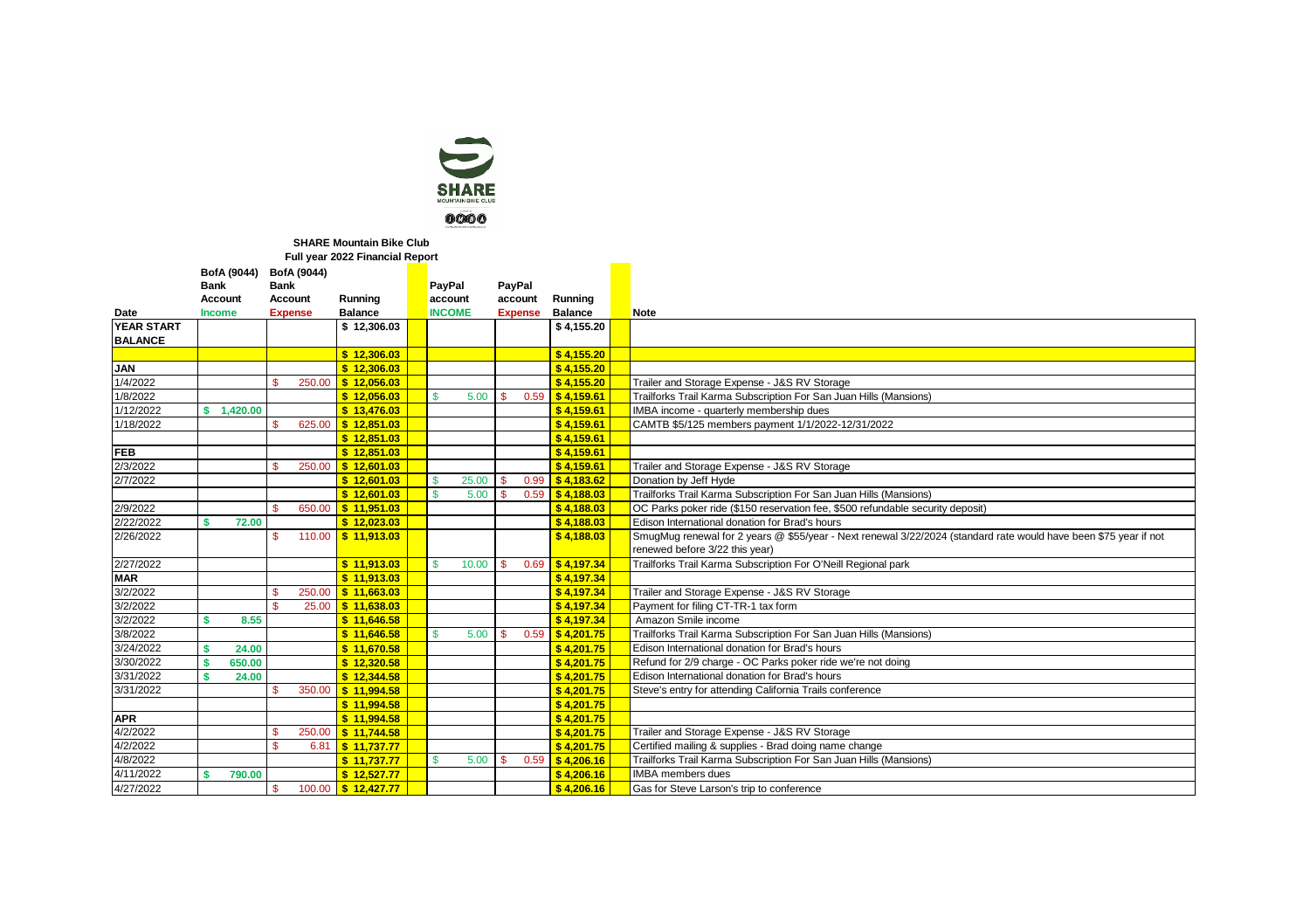|                      |   |       |          |        | \$12,427.77              |   |      |    |      | \$4,206.16 |                                                                   |
|----------------------|---|-------|----------|--------|--------------------------|---|------|----|------|------------|-------------------------------------------------------------------|
| <b>MAY</b>           |   |       |          |        | \$12,427.77              |   |      |    |      | \$4,206.16 |                                                                   |
|                      |   |       |          |        | 250.00 \$12,177.77       |   |      |    |      | \$4,206.16 | Trailer and Storage Expense - J&S RV Storage                      |
| 5/3/2022<br>5/2/2022 |   |       | s        |        | 771.49 \$11.406.28       |   |      |    |      | \$4,206.16 | New ezup and table covers with OCMTBA logo                        |
|                      |   |       | <b>S</b> | 328.22 | \$11.078.06              |   |      |    |      | \$4,206.16 | Hotel for Steve at conference                                     |
| 5/2/2022<br>5/2/2022 |   |       |          | 90.00  | \$10,988.06              |   |      |    |      | \$4.206.16 | <b>Meal for Steve</b>                                             |
| 5/4/2022             |   | 24.00 |          |        | \$11,012.06              |   |      |    |      | \$4,206.16 | Edison International donation for Brad's hours                    |
| 5/8/2022             |   |       |          |        | \$11,012.06              | s | 5.00 | \$ | 0.59 | 54,210.57  | Trailforks Trail Karma Subscription For San Juan Hills (Mansions) |
| 5/9/2022             |   |       |          |        | 250.00 \$10,762.06       |   |      |    |      | \$4.210.57 | Jon & Missy at Skypark - Ladies MTB conference                    |
| 5/13/2022            |   |       | <b>S</b> |        | 10.00 \$10,752.06        |   |      |    |      | \$4,210.57 | Check #1137 Secretary of State for name change                    |
| 5/13/2022            |   |       |          | 35.00  | 5 10,717.06              |   |      |    |      | \$4,210.57 | Check #1138 Secretary of State for name change                    |
| 5/31/2022            | s | 5.69  |          |        | \$10,722.75              |   |      |    |      | \$4,210.57 | Amazon Smile income                                               |
|                      |   |       |          |        | \$10,722.75              |   |      |    |      | \$4,210.57 |                                                                   |
| <b>NNC</b>           |   |       |          |        | \$10,722.75              |   |      |    |      | \$4,210.57 |                                                                   |
| 6/2/2022             |   |       |          | 250.00 | \$10,472.75              |   |      |    |      | \$4,210.57 | Trailer and Storage Expense - J&S RV Storage                      |
| 6/2/2022             |   | 24.00 |          |        | \$10,496.75              |   |      |    |      | \$4,210.57 | Edison International donation for Brad's hours                    |
| 6/8/2022             |   |       |          |        | \$10,496.75              | s | 5.00 | s. | 0.59 | \$4,214.98 | Trailforks Trail Karma Subscription For San Juan Hills (Mansions) |
|                      |   |       |          |        | \$10,496.75              |   |      |    |      | \$4,214.98 |                                                                   |
|                      |   |       |          |        | \$10,496.75              |   |      |    |      | \$4,214.98 |                                                                   |
|                      |   |       |          |        | \$10,496.75              |   |      |    |      | \$4,214.98 |                                                                   |
|                      |   |       |          |        | \$10,496.75              |   |      |    |      | \$4,214.98 |                                                                   |
|                      |   |       |          |        | \$10,496.75              |   |      |    |      | \$4.214.98 |                                                                   |
|                      |   |       |          |        | \$10,496.75              |   |      |    |      | \$4,214.98 |                                                                   |
|                      |   |       |          |        | \$10,496.75              |   |      |    |      | \$4,214.98 |                                                                   |
| JUL                  |   |       |          |        | \$10,496.75              |   |      |    |      | \$4,214.98 |                                                                   |
| 7/6/2022             |   |       |          |        | 250.00 \$ 10,246.75      |   |      |    |      | \$4,214.98 | Trailer and Storage Expense - J&S RV Storage                      |
|                      |   |       |          |        | \$10,246.75              |   |      |    |      | \$4,214.98 |                                                                   |
|                      |   |       |          |        | \$10,246.75              |   |      |    |      | \$4,214.98 |                                                                   |
|                      |   |       |          |        | \$10,246.75              |   |      |    |      | \$4,214.98 |                                                                   |
|                      |   |       |          |        | \$10,246.75              |   |      |    |      | \$4,214.98 |                                                                   |
| <b>AUG</b>           |   |       |          |        | \$10.246.75              |   |      |    |      | \$4.214.98 |                                                                   |
| 8/3/2022             |   |       |          | 250.00 | \$9,996.75               |   |      |    |      | \$4,214.98 | Trailer and Storage Expense - J&S RV Storage                      |
|                      |   |       |          |        | s<br>9.996.75            |   |      |    |      | \$4.214.98 |                                                                   |
|                      |   |       |          |        | Ś.<br>9.996.75           |   |      |    |      | \$4.214.98 |                                                                   |
|                      |   |       |          |        | 9.996.75<br>s.           |   |      |    |      | \$4,214.98 |                                                                   |
|                      |   |       |          |        | \$9.996.75               |   |      |    |      | \$4.214.98 |                                                                   |
|                      |   |       |          |        | \$9,996.75               |   |      |    |      | \$4,214.98 |                                                                   |
|                      |   |       |          |        | 9.996.75<br>$\mathbf{s}$ |   |      |    |      | \$4.214.98 |                                                                   |
|                      |   |       |          |        | \$9,996.75               |   |      |    |      | \$4,214.98 |                                                                   |
|                      |   |       |          |        | \$9.996.75               |   |      |    |      | \$4.214.98 |                                                                   |
|                      |   |       |          |        | $\mathbf{s}$<br>9,996.75 |   |      |    |      | \$4,214.98 |                                                                   |
|                      |   |       |          |        | 9,996.75<br>$\mathbf{s}$ |   |      |    |      | \$4,214.98 |                                                                   |
|                      |   |       |          |        | 9,996.75<br>Ś            |   |      |    |      | \$4,214.98 |                                                                   |
|                      |   |       |          |        | \$9,996.75               |   |      |    |      | \$4,214.98 |                                                                   |
|                      |   |       |          |        | \$9,996.75               |   |      |    |      | \$4,214.98 |                                                                   |
|                      |   |       |          |        | \$9,996.75               |   |      |    |      | \$4,214.98 |                                                                   |
|                      |   |       |          |        | 9.996.75<br>s            |   |      |    |      | \$4,214.98 |                                                                   |
| <b>SEPT</b>          |   |       |          |        | \$9.996.75               |   |      |    |      | \$4,214.98 |                                                                   |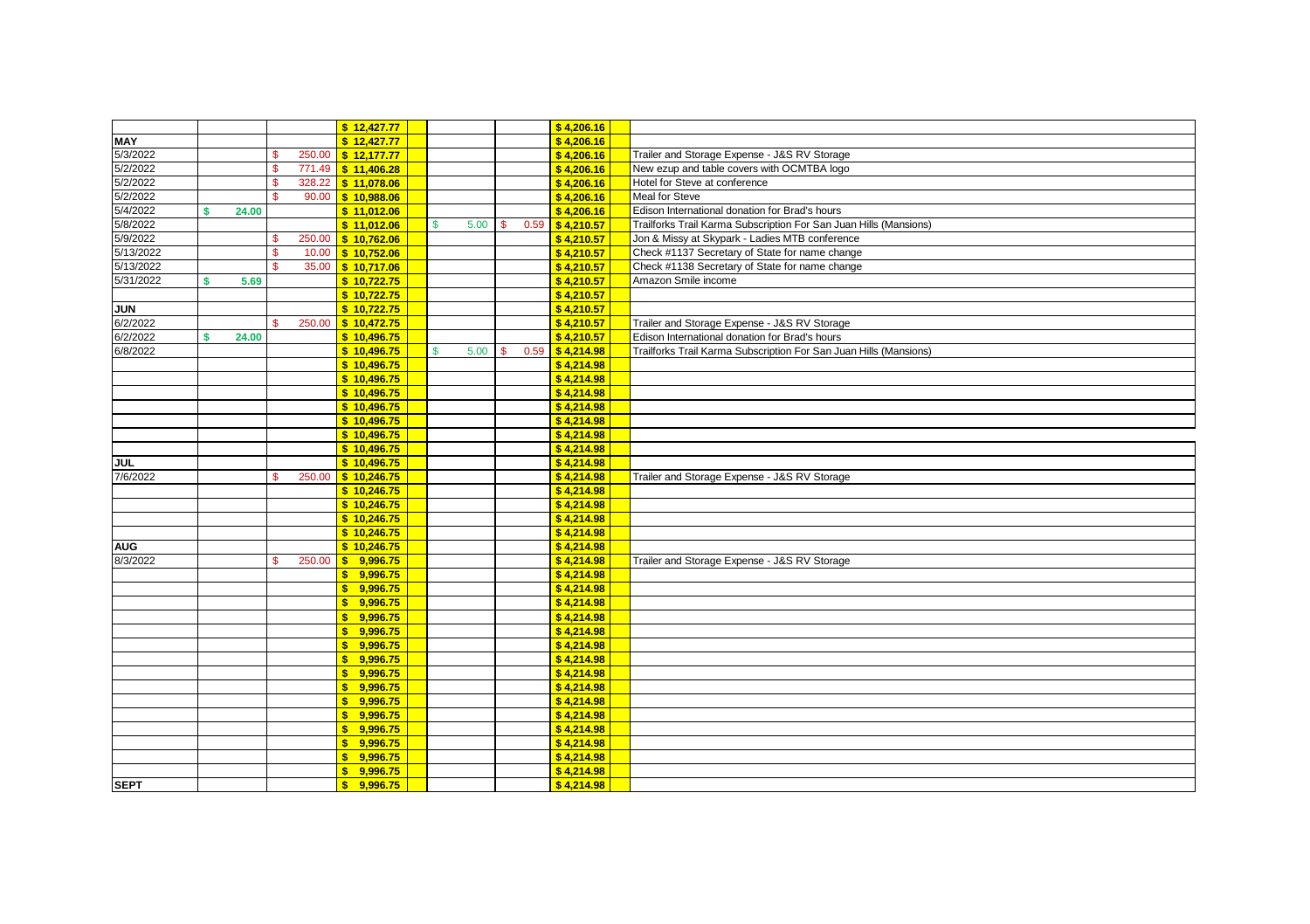| 9/3/2022   | s.     | 250.00 \$ 9,746.75       |  | \$4,214.98 | Trailer and Storage Expense - J&S RV Storage |
|------------|--------|--------------------------|--|------------|----------------------------------------------|
|            |        | $5$ 9,746.75             |  | \$4,214.98 |                                              |
|            |        | $\mathbf{s}$<br>9,746.75 |  | \$4,214.98 |                                              |
|            |        | 9,746.75<br>$\mathbf{s}$ |  | \$4,214.98 |                                              |
|            |        | \$9,746.75               |  | \$4,214.98 |                                              |
|            |        | 9,746.75<br>$\mathbf{S}$ |  | \$4,214.98 |                                              |
|            |        | 9,746.75<br>s.           |  | \$4,214.98 |                                              |
|            |        | 9,746.75<br>s.           |  | \$4,214.98 |                                              |
|            |        | 9,746.75<br>s            |  | \$4,214.98 |                                              |
|            |        | \$9,746.75               |  | \$4,214.98 |                                              |
|            |        | \$9,746.75               |  | \$4,214.98 |                                              |
|            |        | \$9,746.75               |  | \$4,214.98 |                                              |
|            |        | 9,746.75<br>$\mathbf{s}$ |  | \$4,214.98 |                                              |
|            |        | \$9,746.75               |  | \$4,214.98 |                                              |
|            |        | \$9,746.75               |  | \$4,214.98 |                                              |
|            |        | 9,746.75<br>$\mathbf{s}$ |  | \$4,214.98 |                                              |
|            |        | 9,746.75<br>$\mathbf{s}$ |  | \$4,214.98 |                                              |
|            |        | 9,746.75<br>$\mathbf{s}$ |  | \$4,214.98 |                                              |
|            |        | \$9,746.75               |  | \$4,214.98 |                                              |
|            |        | 9,746.75<br>$\mathbf{s}$ |  | \$4,214.98 |                                              |
|            |        | \$9,746.75               |  | \$4,214.98 |                                              |
|            |        | 9,746.75<br>s.           |  | \$4,214.98 |                                              |
|            |        | \$9,746.75               |  | \$4,214.98 |                                              |
|            |        | 9,746.75<br>$\mathbf{s}$ |  | \$4,214.98 |                                              |
|            |        | 9,746.75<br>$\mathbf{s}$ |  | \$4,214.98 |                                              |
|            |        | 9,746.75<br>$\mathbf{s}$ |  | \$4,214.98 |                                              |
|            |        | 9,746.75<br>$\mathbf{s}$ |  | \$4,214.98 |                                              |
|            |        | \$9,746.75               |  | \$4,214.98 |                                              |
|            |        | \$9,746.75               |  | \$4,214.98 |                                              |
| OCT        |        | $5$ 9,746.75             |  | \$4,214.98 |                                              |
| 10/4/2022  | 250.00 | $5$ 9,496.75             |  | \$4,214.98 | Trailer and Storage Expense - J&S RV Storage |
|            |        | \$9,496.75               |  | \$4,214.98 |                                              |
|            |        | \$9,496.75               |  | \$4,214.98 |                                              |
|            |        | \$9,496.75               |  | \$4,214.98 |                                              |
|            |        | 9,496.75<br>$\mathbf{S}$ |  | \$4,214.98 |                                              |
|            |        | 9.496.75<br>s.           |  | \$4,214.98 |                                              |
|            |        | s.<br>9,496.75           |  | \$4,214.98 |                                              |
|            |        | 9,496.75<br>s            |  | \$4,214.98 |                                              |
|            |        | \$9,496.75               |  | \$4,214.98 |                                              |
|            |        | $\mathbf{s}$<br>9,496.75 |  | \$4,214.98 |                                              |
|            |        | 9,496.75<br>$\mathbf{s}$ |  | \$4,214.98 |                                              |
|            |        | \$9,496.75               |  | \$4,214.98 |                                              |
|            |        | \$9,496.75               |  | \$4,214.98 |                                              |
|            |        | 9,496.75<br>s.           |  | \$4,214.98 |                                              |
|            |        | 9,496.75<br>s.           |  | \$4,214.98 |                                              |
|            |        | 9,496.75<br>s.           |  | \$4,214.98 |                                              |
| <b>NOV</b> |        | 9,496.75<br>$\mathbf{s}$ |  | \$4,214.98 |                                              |
| 11/2/2022  |        | 250.00 \$ 9,246.75       |  | \$4,214.98 | Trailer and Storage Expense - J&S RV Storage |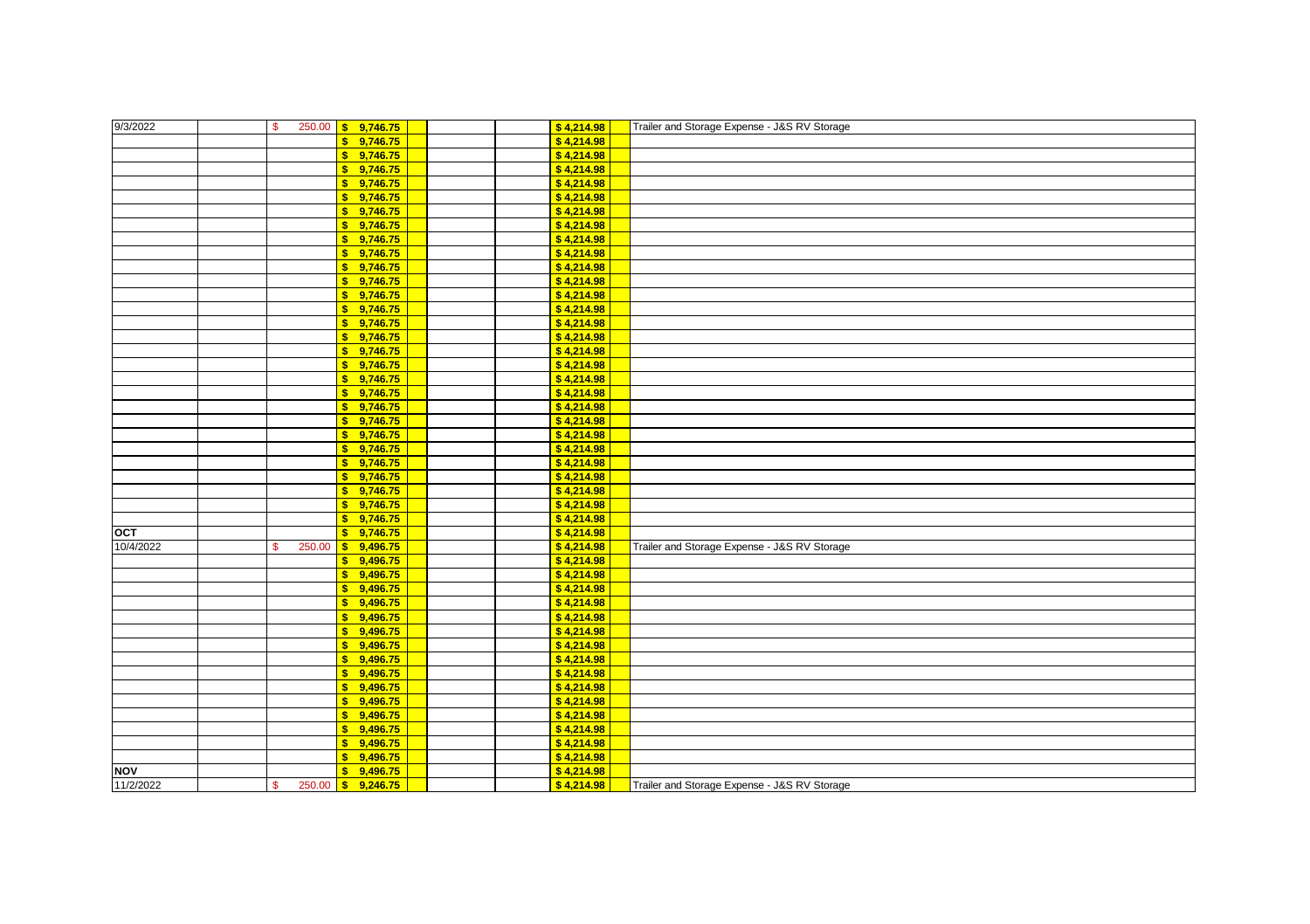|                 |    | \$9,246.75         |  | \$4,214.98 |                                              |
|-----------------|----|--------------------|--|------------|----------------------------------------------|
|                 |    | \$9,246.75         |  | \$4,214.98 |                                              |
|                 |    | \$9,246.75         |  | \$4,214.98 |                                              |
|                 |    | $5 \t 9,246.75$    |  | \$4,214.98 |                                              |
| <b>DEC</b>      |    | $5$ 9,246.75       |  | \$4,214.98 |                                              |
| 12/3/2022       | -S | 250.00 \$ 8,996.75 |  | \$4,214.98 | Trailer and Storage Expense - J&S RV Storage |
|                 |    | \$8,996.75         |  | \$4,214.98 |                                              |
|                 |    | \$8,996.75         |  | \$4,214.98 |                                              |
|                 |    | \$8,996.75         |  | \$4,214.98 |                                              |
|                 |    | \$8,996.75         |  | \$4,214.98 |                                              |
|                 |    | \$8,996.75         |  | \$4,214.98 |                                              |
|                 |    | \$8,996.75         |  | \$4,214.98 |                                              |
|                 |    | \$8,996.75         |  | \$4,214.98 |                                              |
|                 |    | \$8,996.75         |  | \$4,214.98 |                                              |
|                 |    | \$8,996.75         |  | \$4,214.98 |                                              |
| Upcoming        |    |                    |  |            |                                              |
| Significant     |    |                    |  |            |                                              |
| Revenue         |    |                    |  |            |                                              |
|                 |    |                    |  |            |                                              |
|                 |    |                    |  |            |                                              |
| Upcoming        |    |                    |  |            |                                              |
| Significant     |    |                    |  |            |                                              |
| <b>Expenses</b> |    |                    |  |            |                                              |

## **Reserved funds**

## **Key Financial Points**

SHARE has a good amount in unrestricted funds and remains financially stable Limited expenses due to no events or trailwork days during COVID 19 Pandemic

## **Recurring**

| payments: |   | When:               | For:               | Charged to:                            |
|-----------|---|---------------------|--------------------|----------------------------------------|
|           |   | Yearly<br>\$55 3/24 | SmugMug<br>renewal | Mike's<br><b>SHARE Visa</b>            |
|           |   | \$250 monthly       | Trailer<br>parking | Brad's<br><b>SHARE Visa</b>            |
|           |   | $0$ never           | pCloud             | Paid for<br><b>LIFFTIME</b><br>storage |
|           | 0 | never               | DreamHost          | Free to<br>charities/non-<br>profits   |
| Recurring |   |                     |                    |                                        |

Recurring income:

| income: |            |        |
|---------|------------|--------|
|         |            | Amazon |
| random  | quarterly? | Smile  |